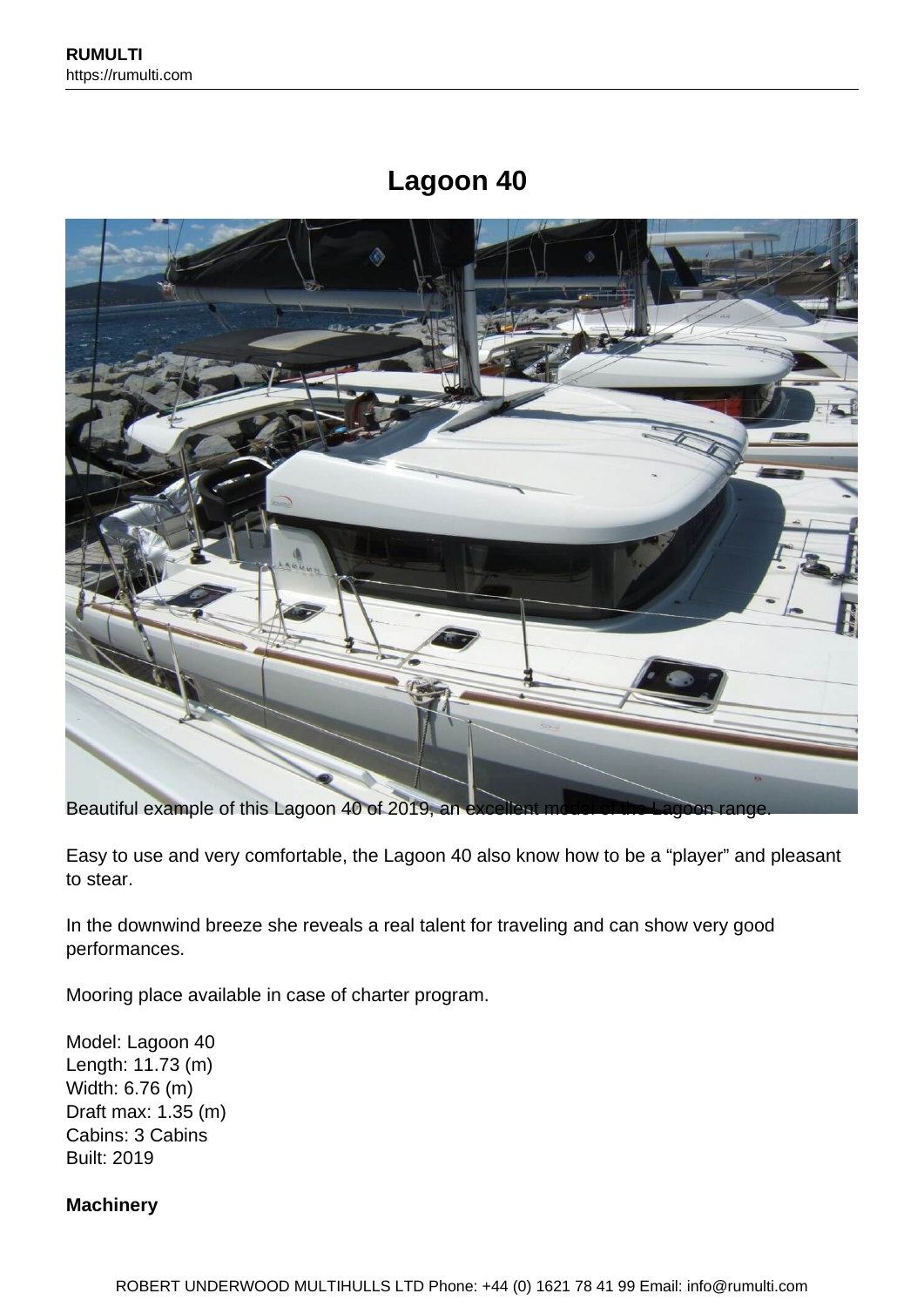2 x Yanmar 4JH45 - 45HP 2 3-Blade propellers Engine hours - 1350 hrs

# **Sails and rigging**

Mainsail Code 0 gear and pool Lazy bag

## **Deck fittings**

1 Electric winch 40.2STAEH Teak aft cockpit and transoms Large teak cockpit table with cover Stainless steel davits Front balconies with wooden seats Helmstation seat Dark Grey Cockpit cushions Front cockpit cushions Helmstation bimini Fresh dock water intake Deck light Aft outboard engine bracket

# **Electronics**

B&G Navigation instruments VHF B&G V60 AIS 500 transceiver with antenna coupling Navicolor electrical system Supervision screen B&G Zeus 3S 12" display at helm station Fusion USB player + 2 speakers in the saloon USB sockets in the cabins

## **Electricity**

2 Additional service batteries - 140Amp Electrical circuit with battery charger - 40Amp Inverter 12/220V - 2000W Electric seawater pump Indirect lighting in cabins and saloon

## **Interior**

3 Double cabins Convertible saloon 1 Berth in forepeak